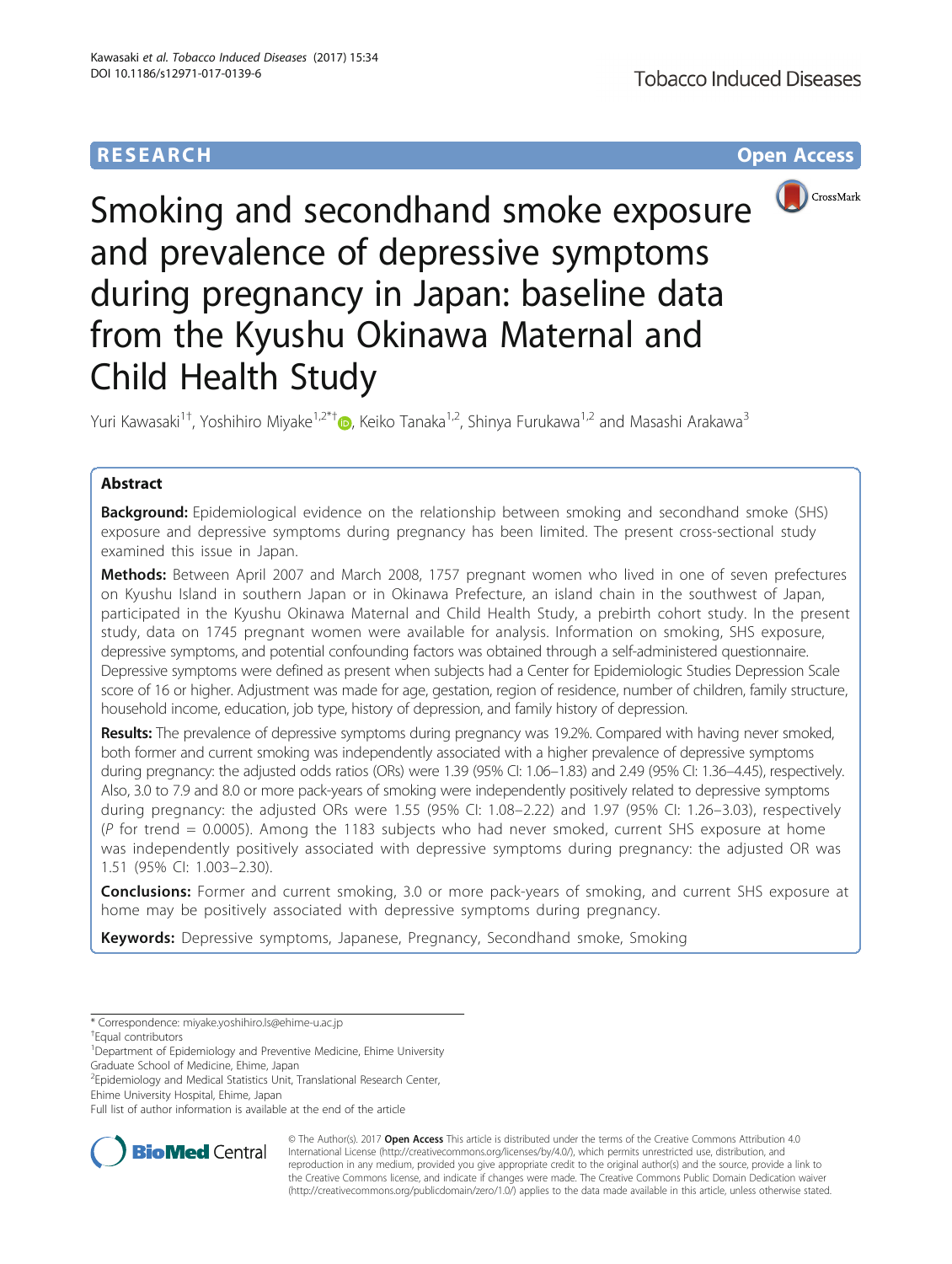# Background

A meta-analysis of longitudinal studies in adolescents suggests that the positive association between smoking and depressive symptoms is bidirectional; both the pooled estimates for smoking predicting depressive symptoms in six studies and those for depressive symptoms predicting smoking in 12 studies were statistically significant, with a stronger effect of smoking predicting depressive symptoms [\[1](#page-5-0)]. In 2014, Luger et al. assessed the relationship between smoking and depressive symptoms in adults using meta-analytic techniques and showed that, compared with having never smoked, former and current smoking was significantly associated with a 21% and 50% increased prevalence of depressive symptoms, respectively, using data from 78 cross-sectional studies and that smoking was significantly related to a 1.6-fold increased risk of depressive symptoms based on seven prospective studies [[2](#page-5-0)]. Secondhand smoke (SHS) exposure has been found to be positively associated with depressive symptoms in several studies [\[3](#page-5-0)–[14\]](#page-5-0), while such a positive association was not observed in non-smoking adults in the Netherlands [\[15\]](#page-5-0).

Epidemiological evidence on the relationship between smoking status and depressive symptoms during pregnancy has been limited and has produced conflicting results [[9, 13](#page-5-0), [16](#page-5-0)–[20](#page-5-0)]. Three epidemiological studies showed a significant positive association between SHS exposure and depressive symptoms during pregnancy [\[3](#page-5-0), [9, 13](#page-5-0)].

In light of the lack of epidemiological information regarding the relationship between smoking and SHS exposure and depressive symptoms during pregnancy in Japan, the present cross-sectional study examined this issue using baseline data from the Kyushu Okinawa Maternal and Child Health Study (KOMCHS).

### Methods

## Study population

The KOMCHS is an ongoing prospective prebirth cohort study. Details of the baseline survey of the KOMCHS have been described elsewhere [[21\]](#page-5-0). Eligible study subjects were pregnant women who lived in one of seven prefectures on Kyushu Island in southern Japan or in Okinawa Prefecture, an island chain in the southwest of Japan. Between April 2007 and March 2008, we requested that 131 obstetric hospitals in Fukuoka Prefecture, the largest prefecture on Kyushu Island (with a total population of approximately 5.04 million), provide as many pregnant women as possible with a set of leaflets explaining the KOMCHS, an application form to participate in the study, and a self-addressed and stamped return envelope. Between May 2007 and March 2008, we also requested that 40 obstetric hospitals in Okinawa Prefecture, with a total population of nearly 1.37 million, provide as many pregnant women as possible with the same documents. Between August 2007 and March 2008, pregnant women living in six prefectures on Kyushu Island other than Fukuoka Prefecture, with a total population of approximately 8.22 million, were also provided with the same documents at 252 obstetric hospitals. Pregnant women who were willing to participate in the study returned the application form containing a written description of their personal information to the data management center. Upon receiving this personal information, research technicians provided each woman with a detailed explanation of the KOMCHS via telephone and sent them a self-administered questionnaire after obtaining their agreement. A total of 1757 pregnant women between the 5th and 39th weeks of pregnancy gave their written informed consent to participate in the KOMCHS and completed the baseline survey. After 12 pregnant women were excluded because of incomplete data on the variables under study, data on 1745 pregnant women were available for analysis. The KOMCHS was approved by the ethics committees of the Faculty of Medicine, Fukuoka University and Ehime University Graduate School of Medicine.

## Measurements

In the baseline survey, each participant filled out a twopart questionnaire and mailed it to the data management center. Research technicians completed missing or illogical data by telephone.

The first part of the questionnaire elicited information on age, gestation, region of residence, number of children, family structure, household income, educational level, employment status, personal history of doctor-diagnosed depression, family history of depression, smoking habits, and secondhand smoke exposure at home and at work. Cumulative exposure to cigarette smoking was summarized by multiplying the average number of packs smoked per day (cigarettes smoked per day divided by 20) by the number of years smoked (pack-years of smoking), regardless of whether smoking status was former or current. SHS exposure at home and at work was assessed, respectively, by the following questions: "Have you ever been exposed to smoke from family members at home?" and "Have you ever been exposed to smoke at your workplace?" Employment status was elicited for the year in which the questionnaire was conducted and for the previous year; women were classified as unemployed if they were unemployed both in the year in which the questionnaire was completed and in the preceding year. A family history of depression was considered to be present if one or more parents or siblings of the study subjects had been diagnosed with depression by a physician.

Depressive symptoms were assessed using a Japanese version [\[22\]](#page-5-0) of the Center for Epidemiologic Studies Depression Scale (CES-D) [\[23\]](#page-5-0), which was included in the first part of the questionnaire. This scale consists of 20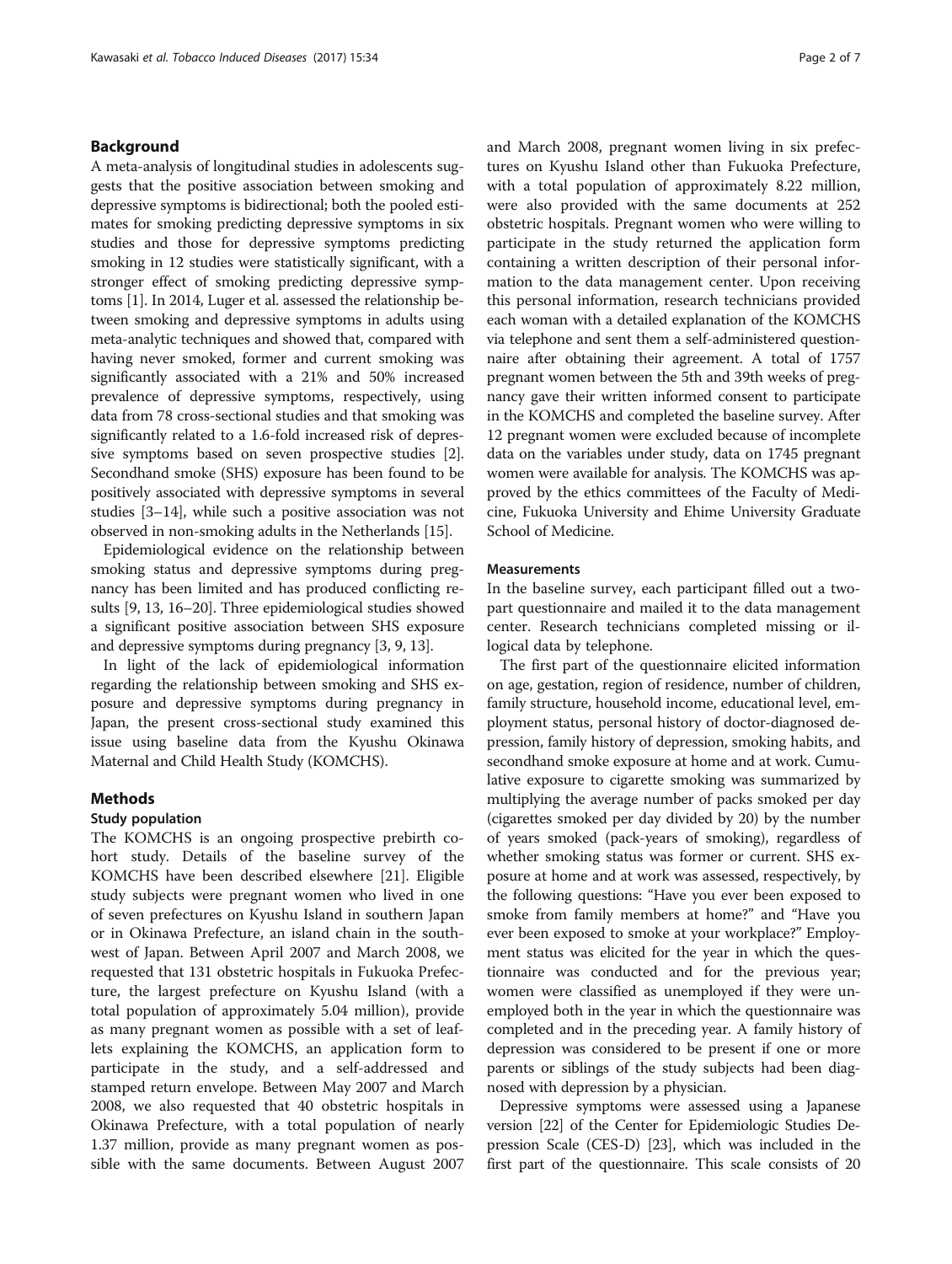questions addressing six symptoms of depression, including depressed mood, feelings of guilt or worthlessness, helplessness or hopelessness, psychomotor retardation, loss of appetite, and sleep disturbance experienced during the preceding week. Each question is scored on a scale of 0 to 3 according to the frequency of the symptoms, and the total CES-D score ranges from 0 to 60. The criterion validity of the CES-D scale has been well established in adult Western [\[23](#page-5-0)] and Japanese [[22](#page-5-0)] populations. Consistent with the validation studies, we defined depressive symptoms as present when a subject had a CES-D score  $\geq 16$ .

The second part of the questionnaire was a diet history questionnaire. Data regarding diet were not used in the present study.

## Statistical analysis

Age, gestation, region of residence, number of children, family structure, household income, education, job type, history of depression, and family history of depression were selected a priori as potential confounding factors. Age and gestation were used as continuous variables.

Crude odds ratios (ORs) and their 95% confidence intervals (CIs) for associations between smoking and SHS exposure and the prevalence of depressive symptoms during pregnancy were estimated with logistic regression analysis. To adjust for potential confounding factors, multiple logistic regression analysis was used. Trend of association was assessed using a logistic regression model assigning consecutive integers to the categories of the exposure variables. The analyses regarding the relationship of SHS exposure at home and at work with depressive symptoms during pregnancy were limited to the 1183 subjects who had never smoked. All analyses were conducted using the SAS software package version 9.4 (SAS Institute, Inc., Cary, NC, USA).

# Results

The prevalence of depressive symptoms during pregnancy was 19.2% among the 1745 pregnant women. The mean age and gestation at baseline of the study subjects were 31.2 years and 18.5 weeks, respectively (Table 1). Approximately 60% had one or more children, roughly 5% had a personal history of depression, and 10% had a family history of depression.

Table [2](#page-3-0) shows crude and adjusted ORs and 95% CIs for depressive symptoms during pregnancy in relation to smoking status. Compared with having never smoked, both former and current smoking was significantly associated with the presence of depressive symptoms during pregnancy. After adjustment for the confounding factors under study, the positive associations remained significant, albeit slightly attenuated: the adjusted ORs were 1.39 (95% CI: 1.06–1.83) and 2.49 (95% CI: 1.36–4.45), respectively. Compared with having never smoked, 3.0

| Table 1 Distribution of selected characteristics in 1745 women, |
|-----------------------------------------------------------------|
| Kyushu Okinawa Maternal and Child Health Study, Japan, April    |
| 2007 to March 2008                                              |

| Variable                                | n(%)           |
|-----------------------------------------|----------------|
| Age, years, mean ± SD                   | $31.2 \pm 4.4$ |
| Gestation, weeks, mean $\pm$ SD         | $18.5 \pm 5.4$ |
| Region of residence                     |                |
| Fukuoka Prefecture                      | 970 (55.6)     |
| Other than Fukuoka Prefecture in Kyushu | 593 (34.0)     |
| Okinawa Prefecture                      | 182 (10.4)     |
| Number of children                      |                |
| 0                                       | 703 (40.3)     |
| 1                                       | 690 (39.5)     |
| $\geq$ 2                                | 352 (20.2)     |
| Nuclear family structure                | 1474 (84.5)    |
| Family income, yen/year                 |                |
| < 4,000,000                             | 633 (36.3)     |
| 4,000,000-5,999,999                     | 620 (35.5)     |
| $\geq 6,000,000$                        | 492 (28.2)     |
| Education, years                        |                |
| < 13                                    | 430 (24.6)     |
| $13 - 14$                               | 575 (33.0)     |
| $\geq$ 15                               | 740 (42.4)     |
| Job type <sup>a</sup>                   |                |
| Unemployed                              | 707 (40.5)     |
| Professional or technical               | 433 (24.8)     |
| Clerical or related occupation          | 328 (18.8)     |
| Sales                                   | 83 (4.8)       |
| Service                                 | 115 (6.6)      |
| Production                              | 51 (2.9)       |
| Others <sup>b</sup>                     | 28 (1.6)       |
| History of depression                   | 84 (4.8)       |
| Family history of depression            | 175 (10.0)     |

<sup>a</sup> Full-time or part-time employment in the year when the first questionnaire was conducted or in the previous year

**bManagement; protection services; farming, fishing, or forestry; transportation** or communications; or construction

to 7.9 and 8.0 or more pack-years of smoking were independently positively related to the prevalence of depressive symptoms during pregnancy, showing a clear exposure-response relationship with the cumulative consumption of cigarettes in the multivariate model: the adjusted ORs were 1.55 (95% CI: 1.08–2.22) and 1.97 (95% CI: 1.26–3.03), respectively (*P* for trend = 0.0005).

Table [3](#page-3-0) shows the association between SHS exposure and depressive symptoms during pregnancy among the 1183 subjects who had never smoked. Current, but not former, SHS exposure at home was independently associated with a higher prevalence of depressive symptoms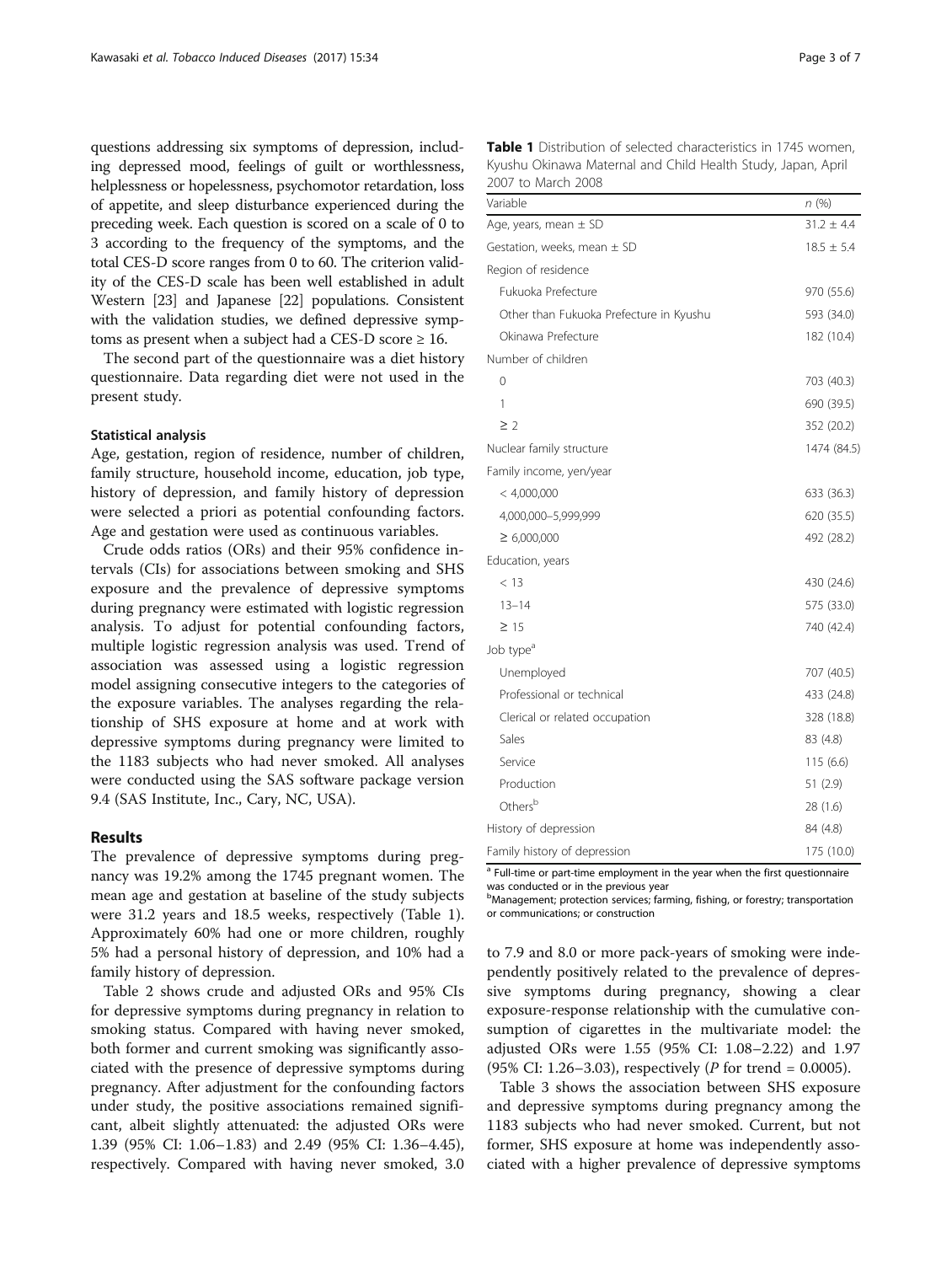<span id="page-3-0"></span>

| Table 2 Odds ratios (ORs) and 95% confidence intervals (CIs) for depressive symptoms during pregnancy in relation to smoking |  |
|------------------------------------------------------------------------------------------------------------------------------|--|
| status in 1745 pregnant women, Kyushu Okinawa Maternal and Child Health Study, Japan, April 2007 to March 2008               |  |

|                       | Prevalence (%)  | Crude OR (95% CI)   | Adjusted OR (95% CI) <sup>a</sup> |
|-----------------------|-----------------|---------------------|-----------------------------------|
| Smoking status        |                 |                     |                                   |
| Never                 | 196/1183 (16.6) | 1.00                | 1.00                              |
| Former                | 118/503 (23.5)  | $1.54(1.19 - 1.99)$ | $1.39(1.06 - 1.83)$               |
| Current               | 21/59 (35.6)    | 2.78 (1.57-4.80)    | 2.49 (1.36-4.45)                  |
| Pack-years of smoking |                 |                     |                                   |
| None                  | 196/1183 (16.6) | 1.00                | 1.00                              |
| $0.05 - 2.9$          | 45/207 (21.7)   | $1.40(0.96 - 2.00)$ | $1.18(0.80 - 1.72)$               |
| $3.0 - 7.9$           | 56/222 (25.2)   | $1.70(1.20 - 2.37)$ | $1.55(1.08 - 2.22)$               |
| $\geq 8.0$            | 38/133 (28.6)   | $2.01(1.33 - 3.00)$ | $1.97(1.26 - 3.03)$               |
| P for trend           |                 | < .0001             | 0.0005                            |

a<br>Adjusted for age, gestation, region of residence, number of children, family structure, family income, education, job type, history of depression, and family history of depression

during pregnancy: the adjusted OR was 1.51 (95% CI: 1.003–2.30). A relationship between current SHS exposure at work and depressive symptoms during pregnancy fell just short of the significance level after adjustment for confounders.

# **Discussion**

Our results regarding active smoking are in partial agreement with those of a meta-analysis using data from 78 cross-sectional studies in adults showing significant positive associations between former and current smoking and depressive symptoms. A cross-sectional study of 236 US pregnant women found significant positive relationships between active smoking and each of 10 items of the Edinburgh Postnatal Depression Scale (EPDS) [\[9](#page-5-0)]. In a cross-sectional study of 462 minority pregnant women in the USA who had smoked, significant positive associations were reported between current smoking and

Table 3 Odds ratios (ORs) and 95% confidence intervals (CIs) for depressive symptoms during pregnancy in relation to secondhand smoke exposure in 1183 pregnant women who had never smoked, Kyushu Okinawa Maternal and Child Health Study, Japan, April 2007 to March 2008

|                                   |                                   | Prevalence (%) Crude OR (95% CI) | Adjusted OR (95% CI) <sup>a</sup> |  |
|-----------------------------------|-----------------------------------|----------------------------------|-----------------------------------|--|
|                                   | Secondhand smoke exposure at home |                                  |                                   |  |
| Never                             | 48/351 (13.7)                     | 1.00                             | 1.00                              |  |
|                                   | Former 72/436 (16.5)              | $1.25(0.84 - 1.86)$              | $1.18(0.79 - 1.78)$               |  |
|                                   | Current 76/396 (19.2)             | $1.50(1.01 - 2.23)$              | 1.51 (1.003-2.30)                 |  |
| Secondhand smoke exposure at work |                                   |                                  |                                   |  |
| Never                             | 73/503 (14.5)                     | 1.00                             | 1.00                              |  |
| Former                            | 99/550 (18.0)                     | $1.29(0.93 - 1.80)$              | $1.05(0.74 - 1.50)$               |  |
|                                   | Current 24/130 (18.5)             | $1.33(0.79 - 2.19)$              | 1.75 (0.995-3.01)                 |  |
|                                   |                                   |                                  |                                   |  |

<sup>a</sup> Adjusted for age, gestation, region of residence, number of children, family structure, family income, education, job type, history of depression, and family history of depression

mild and moderate-to-severe depressive symptoms as assessed via the Beck Depression Inventory Fast Screen [[13](#page-5-0)]. A significant positive association between smoking during pregnancy and depressive symptoms during pregnancy based on the EPDS was shown in a cross-sectional study of 1264 Brazilian women [\[19\]](#page-5-0). A cross-sectional study of 487 pregnant Norwegian women observed significant positive relationships between current and former smoking and depressive symptoms based on the CES-D [[20](#page-5-0)]. These findings are in partial agreement with our results. No significant association was observed between smoking status and depressive symptoms based on the EPDS in a cross-sectional study of 921 pregnant Puerto Rican and Dominican women in the USA [[16](#page-5-0)] and in a cross-sectional study of 2203 Medicaid-eligible pregnant US women [[17](#page-5-0)]. A cross-sectional study of 916 pregnant Romanian women found no relationship between smoking during pregnancy and depressive symptoms based on the Patient Health Questionnare-2 [\[18\]](#page-5-0). These findings are at variance with our results. In a prospective study of 533 Taiwanese couples, paternal smoking in the mother's presence significantly increased maternal depressive symptoms during pregnancy based on the EPDS [\[3\]](#page-5-0). Significant positive relationships were shown between SHS exposure and each of 10 items of the EPDS in a previously cited crosssectional study of 236 pregnant US women [\[9](#page-5-0)]. In a crosssectional study of 467 minority pregnant women in the USA who had never smoked, a significant positive association was found between SHS exposure and moderate-tosevere, but not mild, depressive symptoms based on the Beck Depression Inventory Fast Screen [[13](#page-5-0)]. These findings are in partial agreement with our results.

The biological mechanism that may link smoking and SHS exposure to depressive symptoms is unclear. An animal study in rats demonstrated that exposure to nicotine during adolescence, but not during adulthood, leads to both a depression-like state manifested in decreased sensitivity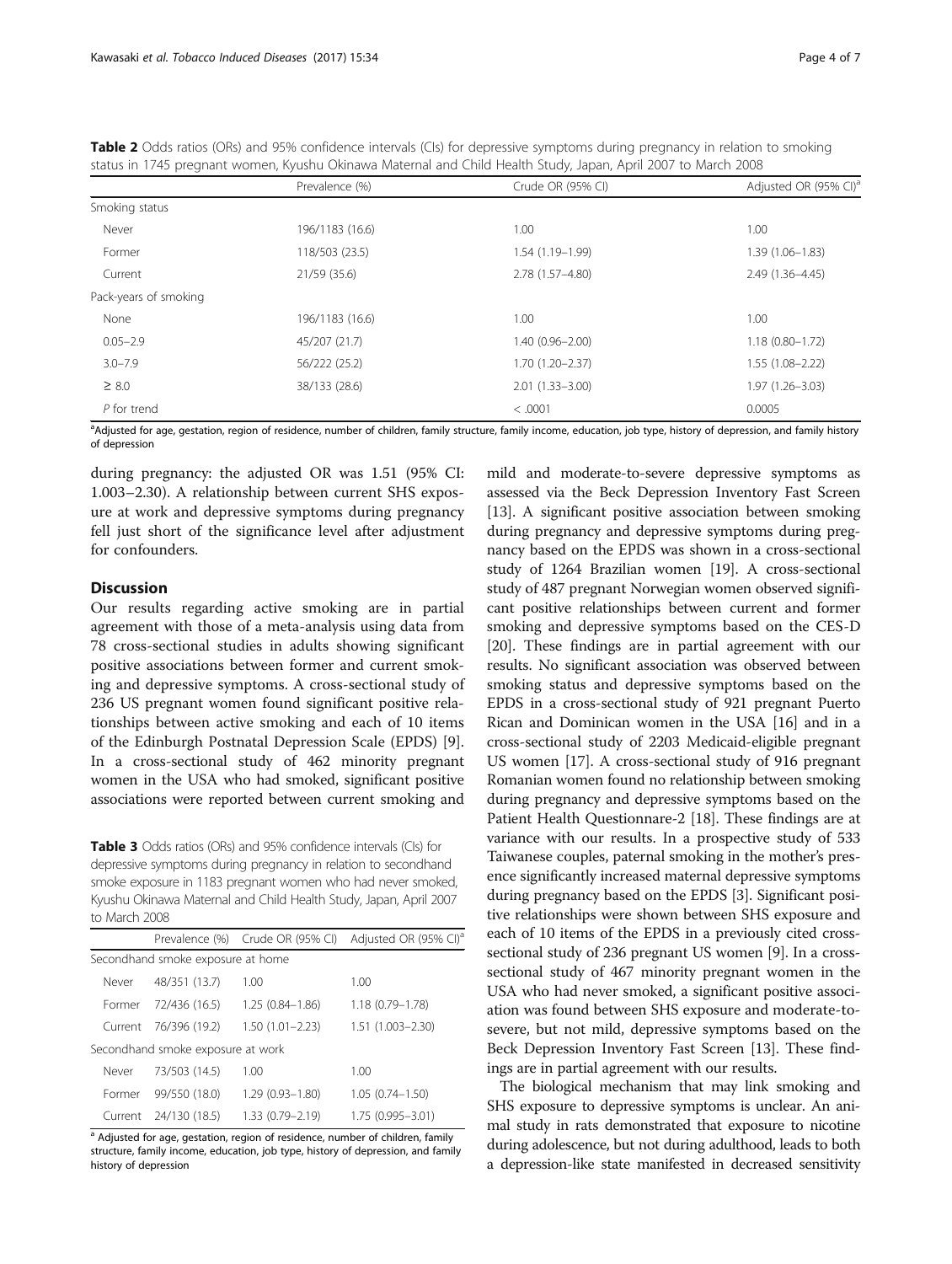to natural reward and an enhanced sensitivity to stress- and anxiety-eliciting situations later in life [[24](#page-5-0)]. Dopaminergicsystem dysregulation may be linked to depressive symptoms [\[25](#page-5-0)]. Another animal study in rats found that nicotine and tobacco particulate matter affect the function and expression of the dopamine and norepinephrine transporters [\[26](#page-5-0)]. Li et al. reported that chronic nicotine and smoking exposure increases dopamine transporter mRNA expression in the rat midbrain [\[27\]](#page-5-0). Nicotinic acetylcholine receptors are located in areas of the brain implicated in depression, and are involved in regulating neurobiological systems implicated in depression, including monoamine neurotransmitters, the hypothalamic-pituitary-adrenal axis, and certain inflammatory processes [\[28\]](#page-5-0). With respect to the observed positive relationship between SHS exposure at home and depressive symptoms during pregnancy, some unknown factors associated with SHS exposure at home may have confounded the observed relationship. For example, SHS exposure at home is likely to be linked to stress or poor socioeconomic status, which may be associated with depressive symptoms during pregnancy.

There are several methodological limitations to our study. To begin with, the cross-sectional nature of the present study prevents us from drawing conclusions about causality. Depressive women might be more at risk of smoking and SHS exposure during pregnancy.

Smoking and SHS exposure were assessed based on the participants' questionnaire responses; data on objective measurements such as salivary, serum, or hair cotinine levels were not available. Some pregnant women might have deliberately concealed their smoking habits in order to give a socially desirable response. Data on the number of cigarettes involved in SHS exposure were not available. The consequence of non-differential exposure misclassification would bias the estimates of the association between exposure and outcome towards the null.

Depressive symptoms were assessed using the CES-D scale rather than structured diagnostic interviews. The CES-D includes questions on physical symptoms such as fatigue and physical discomfort, which are also typical complaints of pregnancy; the consequence of this symptom overlap could have been an overestimation of depression. The prevalence of depressive symptoms in the present study was, however, lower than that in a representative sample of the Japanese general population: the prevalence of depressive symptoms (CES-D score of ≥16) was 30.7% in 2315 women aged 30–39 years [[29](#page-5-0)]. Moreover, our study subjects took part in the baseline survey at various points between the 5th and 39th week of pregnancy: 594 (34.0%), 1005 (57.6%), and 146 (8.4%) participants completed the baseline survey in the first  $(≤$ 15 weeks' gestation), second (16–27 weeks' gestation), and third  $(≥ 28$  weeks' gestation) trimesters, respectively. Therefore, it is difficult to accurately estimate the incidence and prevalence of depressive symptoms during pregnancy. The possibility of non-differential outcome misclassification would have been an underestimation of values in our results. The results of a sensitivity analysis restricted to 1005 pregnant women who completed the baseline survey in the second trimester were similar to those in the overall analysis: the adjusted OR was 2.37 (95% CI: 1.002–5.25) for current smoking, 1.98 (95% CI: 1.03–3.68, P for trend =  $0.03$ ) for 8.0 or more pack-years of smoking, 1.44 (95% CI: 0.81–2.61) for SHS exposure at home, and 2.23 (95% CI: 1.08–4.52) for SHS exposure at work; data on 683 women who had never smoked were used in the analyses regarding SHS exposure.

We could not calculate the participation rate because we do not have exact figures for the number of pregnant women who were provided with a set of leaflets explaining the KOMCHS, an application form, and a self-addressed and stamped return envelope by the 423 collaborating obstetric hospitals. We were not able to assess the differences between participants and non-participants because information on personal characteristics such as age, socioeconomic status, and history of depression was not available for non-participants. Our subjects were probably not representative of Japanese women in the general population, however. For example, a population census conducted in 2000 in Fukuoka Prefecture found that the percentages of women aged 30 to 34 years with <13, 13–  $14, \geq 15$ , and an unknown number of years of education were 52.0%, 31.5%, 11.8%, and 4.8%, respectively [\[30\]](#page-6-0). The corresponding figures for this study were 24.6%, 33.0%, 42.4%, and 0.0%, respectively. Thus, our study subjects were more educated and probably more aware of health topics than women in the general population.

Although adjustment was made for several confounding factors, residual confounding effects could not be ruled out.

## Conclusions

The present cross-sectional study in Japan showed that former and current smoking, 3.0 or more pack-years of smoking, and SHS exposure at home were independently associated with a higher prevalence of depressive symptoms during pregnancy. Further evidence from prospective cohort studies with a more precise assessment of smoking, SHS exposure, and depressive symptoms is required to draw a conclusion as to whether smoking and SHS exposure are risk factors for depressive symptoms during pregnancy.

## Abbreviations

CES-D: Center for Epidemiologic Studies Depression Scale; CI: Confidence interval; EPDS: Edinburgh Postnatal Depression Scale; KOMCHS: Kyushu Okinawa Maternal and Child Health Study; OR: Odds ratio; SHS: Secondhand smoke

#### Acknowledgements

The authors would like to thank the Kyushu Branch of the Japan Allergy Foundation, the Fukuoka Association of Obstetricians & Gynecologists, the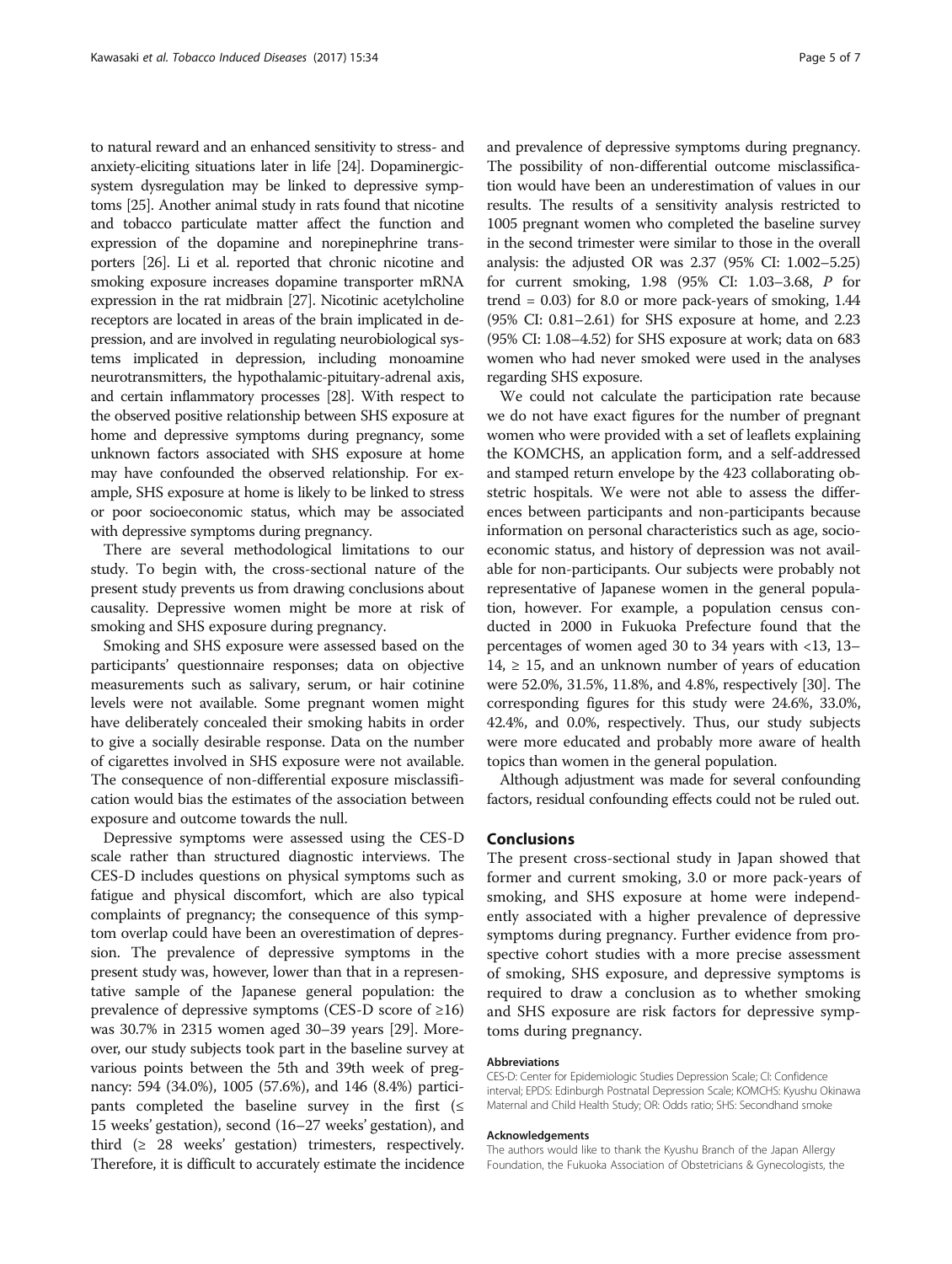<span id="page-5-0"></span>Okinawa Association of Obstetricians & Gynecologists, the Miyazaki Association of Obstetricians & Gynecologists, the Oita Association of Obstetricians & Gynecologists, the Kumamoto Association of Obstetricians & Gynecologists, the Nagasaki Association of Obstetricians & Gynecologists, the Kagoshima Association of Obstetricians & Gynecologists, the Saga Association of Obstetricians & Gynecologists, the Fukuoka Society of Obstetrics and Gynecology, the Okinawa Society of Obstetrics and Gynecology, the Fukuoka City Government, and the Fukuoka City Medical Association for their valuable support.

### Funding

This research was supported by JSPS KAKENHI Grant Numbers JP19590606, JP20791654, JP21590673, JP22592355, JP22119507, JP24390158, JP25463275, and JP25670305, and by Health and Labour Sciences Research Grants for Research on Allergic Disease and Immunology and Health Research on Children, Youth and Families from the Ministry of Health, Labour and Welfare, Japan. These organizations did not have any influence on the study design; the collection, analysis, or interpretation of data; the writing of the report; or the decision to submit the article for publication.

#### Availability of data and materials

The datasets generated during and/or analyzed during the current study are available from the corresponding author on reasonable request.

#### Authors' contributions

YM, KT, and MA contributed to the study concept and design and the acquisition of data. YM and YK was responsible for the analysis and interpretation of data and the drafting of the manuscript. All authors participated in critically revising the manuscript and approved the final version of the manuscript.

#### Ethics approval and consent to participate

The ethics committees of the Faculty of Medicine, Fukuoka University and Ehime University Graduate School of Medicine approved the KOMCHS. Mothers gave their written informed consent.

#### Consent for publication

Not applicable.

#### Competing interests

The authors declare that they have no competing interests.

### Publisher's note

Springer Nature remains neutral with regard to jurisdictional claims in published maps and institutional affiliations.

#### Author details

<sup>1</sup>Department of Epidemiology and Preventive Medicine, Ehime University Graduate School of Medicine, Ehime, Japan. <sup>2</sup>Epidemiology and Medical Statistics Unit, Translational Research Center, Ehime University Hospital, Ehime, Japan. <sup>3</sup>Health Tourism Research Fields, Graduate School of Tourism Sciences, University of the Ryukyus, Okinawa, Japan.

## Received: 8 April 2017 Accepted: 13 July 2017 Published online: 24 July 2017

#### References

- 1. Chaiton MO, Cohen JE, O'Loughlin J, Rehm J. A systematic review of longitudinal studies on the association between depression and smoking in adolescents. BMC Public Health. 2009;9:356.
- 2. Luger TM, Suls J, Vander Weg MW. How robust is the association between smoking and depression in adults? A meta-analysis using linear mixed-effects models. Addict Behav. 2014;39:1418–29.
- 3. Alibekova R, Huang JP, Lee TS, Au HK, Chen YH. Effects of smoking on perinatal depression and anxiety in mothers and fathers: a prospective cohort study. J Affect Disord. 2016;193:18–26.
- 4. Bandiera FC, Arheart KL, Caban-Martinez AJ, Fleming LE, McCollister K, Dietz NA, et al. Secondhand smoke exposure and depressive symptoms. Psychosom Med. 2010;72:68–72.
- 6. Elmasry H, Goodwin RD, Terry MB, Tehranifar P. Early life exposure to cigarette smoke and depressive symptoms among women in midlife. Nicotine Tob Res. 2014;16:1298–306.
- Kim NH, Kim HC, Lee JY, Lee JM, Suh I. Association between environmental tobacco smoke and depression among Korean women. BMJ Open. 2015;5:e007131.
- 8. Lee KJ. Current smoking and secondhand smoke exposure and depression among Korean adolescents: analysis of a national cross-sectional survey. BMJ Open. 2014;4:e003734.
- 9. Mbah AK, Salihu HM, Dagne G, Wilson RE, Bruder K. Exposure to environmental tobacco smoke and risk of antenatal depression: application of latent variable modeling. Arch Womens Ment Health. 2013;16:293–302.
- 10. Menezes AM, Murray J, László M, Wehrmeister FC, Hallal PC, Gonçalves H, et al. Happiness and depression in adolescence after maternal smoking during pregnancy: birth cohort study. PLoS One. 2013;8:e80370.
- 11. Michal M, Wiltink J, Reiner I, Kirschner Y, Wild PS, Schulz A, et al. Association of mental distress with smoking status in the community: results from the Gutenberg health study. J Affect Disord. 2013;146:355–60.
- 12. Nakata A, Takahashi M, Ikeda T, Hojou M, Nigam JA, Swanson NG. Active and passive smoking and depression among Japanese workers. Prev Med. 2008;46:451–6.
- 13. Tan S, Courtney LP, El-Mohandes AA, Gantz MG, Blake SM, Thornberry J, et al. Relationships between self-reported smoking, household environmental tobacco smoke exposure and depressive symptoms in a pregnant minority population. Matern Child Health J. 2011;15(Suppl):S65–74.
- 14. Ye X, Li L, Gao Y, Zhou S, Yang Y, Chen S. Dose-response relations between second-hand smoke exposure and depressive symptoms among middleaged women. Psychiatry Res. 2015;229:533–8.
- 15. Bot M, Vink JM, Willemsen G, Smit JH, Neuteboom J, Kluft C, et al. Exposure to secondhand smoke and depression and anxiety: a report from two studies in the Netherlands. J Psychosom Res. 2013;75:431–6.
- 16. Fortner RT, Pekow P, Dole N, Markenson G, Chasan-Taber L. Risk factors for prenatal depressive symptoms among Hispanic women. Matern Child Health J. 2011;15:1287–95.
- 17. Holtrop JS, Meghea C, Raffo JE, Biery L, Chartkoff SB, Roman L. Smoking among pregnant women with Medicaid insurance: are mental health factors related? Matern Child Health J. 2010;14:971–7.
- 18. Meghea CI, Rus D, Rus IA, Summers Holtrop J, Roman L. Smoking during pregnancy and associated risk factors in a sample of Romanian women. Eur J Pub Health. 2012;22:229–33.
- 19. Silva RA, Jansen K, Souza LD, Moraes IG, Tomasi E, Silva Gdel G, et al. Depression during pregnancy in the Brazilian public health care system. Rev Bras Psiquiatr. 2010;32:139–44.
- 20. Zhu SH, Valbø A. Depression and smoking during pregnancy. Addict Behav. 2002;27:649–58.
- 21. Miyake Y, Tanaka K, Okubo H, Sasaki S, Arakawa M. Fish and fat intake and prevalence of depressive symptoms during pregnancy in Japan: baseline data from the Kyushu Okinawa maternal and child health study. J Psychiatr Res. 2013;47:572–8.
- 22. Shima S, Shikano T, Kitamura T, Asai M. New self-rated scale for depression (in Japanese). Jpn J Clin Psychiatry. 1985;27:717–23.
- 23. Radloff LS. The CES-D scale: a self-report depression scale for research in the general population. Appl Psychol Meas. 1977;1:385–401.
- 24. Iñiguez SD, Warren BL, Parise EM, Alcantara LF, Schuh B, Maffeo ML, et al. Nicotine exposure during adolescence induces a depression-like state in adulthood. Neuropsychopharmacology. 2009;34:1609–24.
- 25. Papakostas GI. Dopaminergic-based pharmacotherapies for depression. Eur Neuropsychopharmacol. 2006;16:391–402.
- 26. Danielson K, Putt F, Truman P, Kivell BM. The effects of nicotine and tobacco particulate matter on dopamine uptake in the rat brain. Synapse. 2014;68:45–60.
- 27. Li S, Kim KY, Kim JH, Kim JH, Park MS, Bahk JY, et al. Chronic nicotine and smoking treatment increases dopamine transporter mRNA expression in the rat midbrain. Neurosci Lett. 2004;363:29–32.
- 28. Philip NS, Carpenter LL, Tyrka AR, Price LH. Nicotinic acetylcholine receptors and depression: a review of the preclinical and clinical literature. Psychopharmacology. 2010;212:1–12.
- 29. Nagase Y, Uchiyama M, Kaneita Y, Li L, Kaji T, Takahashi S, et al. Coping strategies and their correlates with depression in the Japanese general population. Psychiatry Res. 2009;168:57–66.